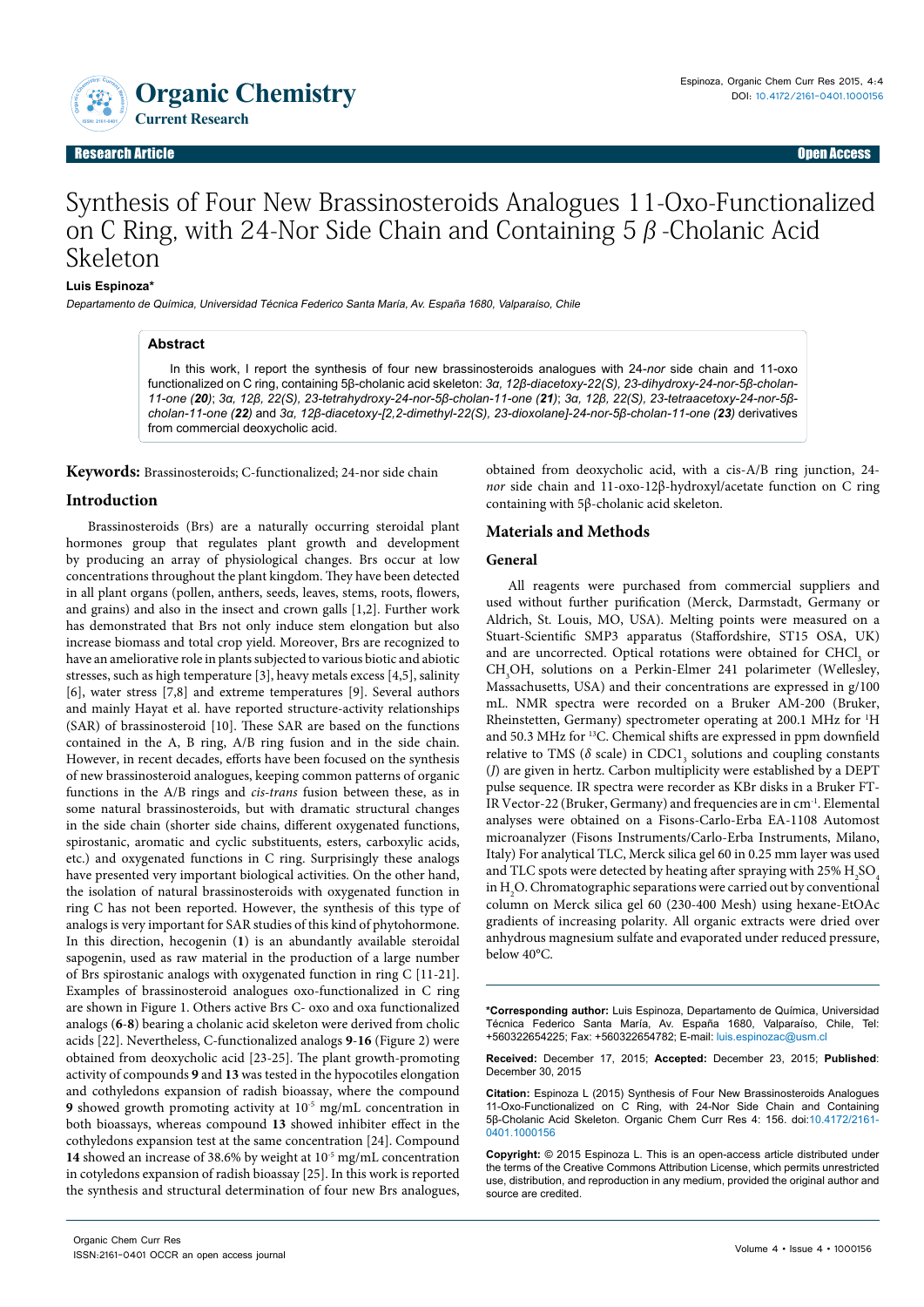

**Figure 1:** Structure of hecogenin (**1**) and some Brs spirostanic synthetic analogs (**2**-**5**)**,** with oxygenated function in ring C.



**Figure 2:** Structure of 12-oxo (**6**-**7**) and 12-oxa (**8**) functionalized active Brs analogs bearing a cholanic acid skeleton and 12-oxa and 11-oxa C-functionalized (**12- 14**), 11-oxo-12β-hydroxy (**15**) and 11-oxo-12β-acetoxy (**16**) deoxycholic acid derivative.

# **Synthesis**

## *24-oic 3α, 12β-diacetoxy-11-oxo-5β-cholan acid (17)*

A solution of **16** (3.2 g, 7.61 mmol) and  $K_2CO_3$  (0.8 g, 7.55 mmol) in MeOH (150 mL) was stirred at room temperature for 1.5 h. The end of the reaction was verified by TLC. Then the solvent was removed (until a 40 mL approximate volume) and the residue acidified with 2% HCl (15 mL) and extracted with EtOAc ( $3 \times 20$  mL). The organic

layer was washed with 5% NaHCO<sub>3</sub> (30 mL) and water (2  $\times$  15 mL), dried over  $\text{Na}_2\text{SO}_4$ , and filtered. The solvent was evaporated under reduced pressure. The crude was re-dissolved in  $\text{CH}_{2}\text{Cl}_{2}$  (5 mL) and chromatographed on silica gel with petroleum ether/EtOAc mixtures of increasing polarity (19.8:0.2→10.2:9.8). Compound **17** (3.17 g, 85% yield) was as a colorless solid: m.p. 85.5-91.7°C (MeOH/Et<sub>2</sub>O); [α] <sub>D</sub><sup>25</sup>+46.2° (c=0.405, CHCl<sub>3</sub>); **IR**: 3432-2516; 1735; 1243; 1028. **<sup>1</sup>H NMR:** 0.69 (s, 3H, H-18); 0.93 (d, *J*=6.3 Hz, 3H, H-21); 1.16 (s, 3H, H-19);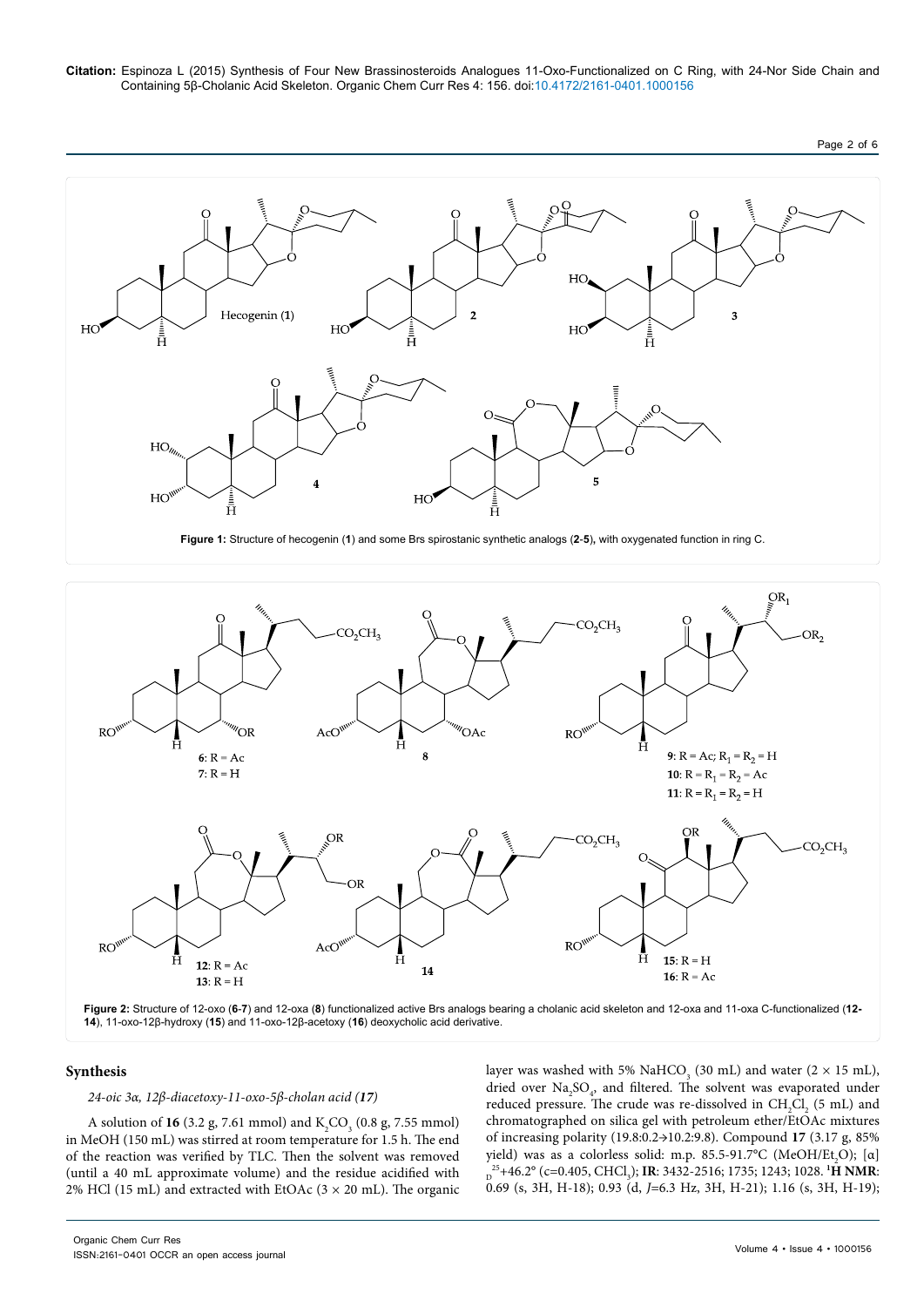2.02 (s, 3H, CH<sub>3</sub>CO); 2.15 (s, 3H, CH<sub>3</sub>CO); 2.35 (m, 2H, H-23); 2.49 (d, *J*=10.6 Hz, 1H, H-9); 4.70 (m, 1H, H-3); 4.90 (s, 1H, H-12). Elemental analysis: found C, 68.22%; H, 8.57%;  $\rm C_{_{28}H_{_{42}O_{_7}}}$  requires C, 68.54%; H, 8.63%.

#### *3α, 12β-diacetoxy-24-nor-5β-cholan-22-en-11-one (18)*

To a solution of **17** (3.42 g, 7.69 mmol) in anhydrous benzene (300 mL) were added  $\text{Cu(OAc)}_{2}$  (0.25 g, 1.38 mmol) and pyridine (1.0 mL). Then refluxed and  $Pb(OAc)_{\overline{4}}$  (8.34 g, 18.81 mmol) was added in four portions at hourly intervals. After the addition was completed, the reaction was continued for 1 h. The end of reaction was verified by TLC, and then the mixture was filtered and the solvent was evaporated under reduced pressure. The crude was re-dissolved in  $\mathrm{CH}_2\mathrm{Cl}_2$  (5 mL) and chromatographed on silica gel with petroleum ether/EtOAc mixtures of increasing polarity (19.8:0.2→16.4:3.6). Compound **18** (2.24 g, 72.3% yield) was obtained as a colorless solid: m.p. 170.9-172.8°C (hexane/  $Et_2O$ );  $[\alpha]_D^{25}+64.8^{\circ}$  (c=0.466, CHCl<sub>3</sub>); **IR**: 3069; 1732; 1723; 1637; 1450; 1364; 1237; 1029; 910. **<sup>1</sup> H NMR**: 0.66 (s, 3H, H-18); 0.99 (d, *J*=6.9 Hz, 3H, H-21); 1.16 (s, 3H, H-19); 2.02 (s, 3H, CH<sub>3</sub>CO); 2.18 (s, 3H, CH3 CO); 2.46 (m, 2H, H-1 and H-20); 2.48 (d, *J*=10.2 Hz, 1H, H-9); 4.70 (m, 1H, H-3); 4.90 (dd, *J*=10.1 and 2.1 Hz, 1H, H-23); 4.92 (s, 1H, H-12); 4.95 (ddd, *J*=17.1, 2.1 and 0.8 Hz, 1H, H-23); 5.77 (ddd, *J*=17.1, 10.1 and 8.8 Hz, 1H, H-22). Elemental analysis: found C, 72.87%; H, 9.13%;  $\rm C_{27}H_{40}O_{5}$  requires C, 72.94%; H, 9.07%.

#### *3α, 12β-dihydroxy-24-nor-5β-cholan-22-en-11-one (19)*

To a solution of **18** (1.58 g, 3.55 mmol) in MeOH (60 mL) was added  $K_2CO_3$  (0.79 g, 7.54 mmol), then the suspension was stirred at room temperature for 6 h. The end of the reaction was verified by TLC. Then the solvent was removed (until a 10 mL approximate volume) and the residue acidified with 2% HCl (10 mL) and extracted with EtOAc (2  $\times$  20 mL). The organic layer was washed with 5% NaHCO<sub>3</sub> (20 mL) and water (2  $\times$  10 mL), dried over Na<sub>2</sub>SO<sub>4</sub>, and filtered. The solvent was evaporated under reduced pressure. The crude was re-dissolved in  $\text{CH}_{2}\text{Cl}_{2}$  (5 mL) and chromatographed on silica gel with petroleum ether/EtOAc mixtures of increasing polarity (19.8:0.2→13.8:6.2). Compound **19** (1.26 g, 98% yield) was as a colorless solid: m.p. 120.3- 121.2°C (MeOH/Et<sub>2</sub>O);  $[\alpha]_D^{25}+61.4^\circ$  (c=0.44, CHCl<sub>3</sub>); **IR**: 3490; 3258; 3066; 1709; 1638; 1453; 1020; 922; 906. **<sup>1</sup> H NMR**: 0.43 (s, 3H, H-18); 1.06 (d, *J*=6.9 Hz, 3H, H-21); 1.13 (s, 3H, H-19); 2.43 (m, 1H, H-1α); 2.55 (m, 1H, H-20); 3.57 (m, 1H, H-3); 3.84 (s, 1H, H-12); 4.82 (dd, *J*=10.2 and 2.2 Hz, 1H, H-23); 4.91 (ddd, *J*=17.1, 2.2 and 0.8 Hz, 1H, H-23); 5.73 (ddd, *J*=17.1, 10.2 and 8.7 Hz, 1H, H-22). Elemental analysis: found C, 76.49%; H, 10.15%;  $C_{23}H_{36}O_3$  requires C, 76.62%; H, 10.06%.

#### *3α, 12β-diacetoxy-22(S), 23-dihydroxy-24-nor-5β-cholan-11-one (20)*

To a solution of alkene **18** (2.05 g, 4.28 mmol) in acetone (150 mL) was added NMO (0.45 g, 3.84 mmol). Then the mixture was homogenized by magnetic stirring and  $1.5$  mL of  $4\%$  OsO<sub>4</sub> (0.157) mmol) were added dropwise with stirring for 12 h at room temperature. The end of the reaction was verified by TLC. Then the solvent was removed (until a 25 mL approximate volume) and water (25 mL) and  $\text{Na}_2\text{S}_2\text{O}_3$ .5H<sub>2</sub>O (25 mL saturated solution) were added. The organic layer was extracted with EtOAc ( $2 \times 30$  mL), washed with water ( $2 \times 50$ mL), dried over  ${\rm Na}_2 {\rm SO}_4$ , and filtered. The solvent was evaporated under reduced pressure. The crude was re-dissolved in  $\mathrm{CH}_2\mathrm{Cl}_2$  (5 mL) and chromatographed on silica gel with petroleum ether/EtOAc mixtures of increasing polarity (19.8:0.2→15.6:4.4), by subsequent recrystallization (MeOH/Et<sub>2</sub>O) compound **20** was obtained as a colorless solid (1.50 g,

68% yield): m.p. 183.7-186.6°C (MeOH/Et<sub>2</sub>O);  $[\alpha]_D^{25}+27.6$ ° (c=0.156, CHCl3 ); **IR**: 3423; 1747; 1723; 1248; 1026. **<sup>1</sup> H NMR**: 0.67 (s, 3H, H-18); 0.91 (d, J=6.3 Hz, 3H, H-21); 1.15 (s, 3H, H-19); 2.00 (s, 3H, CH<sub>3</sub>CO); 2.14 (s, 3H, CH<sub>3</sub>CO); 2.47 (d, *J*=11.1 Hz, 1H, H-9); 3.47 (m, 1H, H-23); 3.63 (m, 1H, H-23); 3.72 (m, 1H, H-22); 4.68 (m, 1H, H-3); 4.88 (s, 1H, H-12). Elemental analysis: found C, 67.60%; H, 8.87%; C<sub>27</sub>H<sub>42</sub>O<sub>7</sub> requires C, 67.75%; H, 8.85%.

#### *3α, 12β, 22(S), 23-tetrahydroxy-24-nor-5β-cholan-11-one (21)*

To a solution of **20** (0.07 g, 0.146 mmol) in MeOH (50 mL) was added  $K_2CO_3$  (0.035 g, 0.215 mmol), then the suspension was stirred at room temperature for 6 h. The end of the reaction was verified by TLC. Then the solvent was removed (until a 10 mL approximate volume) and the residue acidified with 2% HCl (2 mL) and extracted with EtOAc (2  $\times$  10 mL). The organic layer was washed with 5% NaHCO<sub>3</sub> (10 mL) and water ( $2 \times 10$  mL), dried over  $\text{Na}_2\text{SO}_4$ , and filtered. The solvent was evaporated under reduced pressure. Subsequent recrystallization  $(MeOH/Et<sub>2</sub>O)$  gave compound 21  $(0.0485 g, 84.1\%)$  yield) which it was identified as a colorless solid: m.p.  $152.8 \text{--} 154^{\circ}\text{C}$  (MeOH/Et<sub>2</sub>O); [α]<sub>D</sub><sup>25</sup>+99.5° (c=0.20, MeOH); **IR**: 3428; 1700; 1066; 1022. Elemental analysis: found C, 69.71%; H, 9.61%;  $C_{23}H_{38}O_5$  requires C, 70.02%; H, 9.71%.

#### *3α, 12β, 22(S), 23-tetraacetoxy-24-nor-5β-cholan-11-one (22)*

Compound 20 (0.09 g, 0.188 mmol) was dissolved in  $CH_2Cl_2$  (30 mL) and pyridine (3.0 mL). Later 4-*N,N*-dimethylaminopyridine (DMAP, 5 mg) and  $Ac_2O$  (3 mL) were added to the solution. The end of the reaction was verified by TLC (2 h), and then the solvent was reduced to a volume about 5 mL, extracted with EtOAc  $(2 \times 10 \text{ mL})$ . The organic layer was washed with 5% KHSO<sub>4</sub> (2  $\times$  5 mL) and water (2  $\times$  10 mL), dried over  $\rm Na_{2}SO_{4}$  and filtered. The solvent was evaporated under reduced pressure. The crude was redissolved in  $CH_2Cl_2$  (3 mL) and chromatographed on silica gel with petroleum ether/EtOAc mixtures of increasing polarity (19.8:0.2  $\rightarrow$  14.2:5.8), to yield pure **20** (0.09 g, 85.1% yield) as a colorless solid: m.p. 78.1-79.5°C (hexane/EtOAc); [α]  $D^{25}+41.5^{\circ}$  (c=0.412, CHCl<sub>3</sub>); **IR**: 1740; 1451; 1370; 1243; 1028. **<sup>1</sup>H NMR:** 0.65 (s, 3H, H-18); 0.99 (d, *J*=6.7 Hz, 3H, H-21); 1.15 (s, 3H, H-19); 2.01  $(s, 3H, CH<sub>3</sub>CO)$ ; 2.04  $(s, 3H, CH<sub>3</sub>CO)$ ; 2.07  $(s, 3H, CH<sub>3</sub>CO)$ ; 2.14  $(s, 3H,$ CH3 CO); 2.50 (d, *J*=11.1 Hz, 1H, H-9); 3.97 (dd, *J*=12.1 and 9.0 Hz, 1H, H-23); 4.29 (dd, *J*=12.1 and 2.0 Hz, 1H, H-23); 4.69 (m, 1H, H-3); 4.85 (s, 1H, H-12); 5.14 (m, 1H, H-22). Elemental analysis: found C, 66.10%; H, 8.13%;  $C_{31}H_{46}O_9$  requires C, 66.17%; H, 8.24%.

*3α, 12β-diacetoxy-[2,2-dimethyl-22(S), 23-dioxolane]-24-nor-5βcholan-11-one (23)*

To a solution of **20** (0.08 g, 0.167 mmol) in dry acetone (50 mL) was added anhydrous  $CuSO<sub>4</sub>$  (0.250 g, 1.57 mmol), then the suspension was stirred in  $N_2$  atmosphere at room temperature for 5 days. The end of the reaction was verified by TLC. Then the mixture was filtered and the solvent was evaporated under reduced pressure. The crude was re-dissolved in  $\mathrm{CH_2Cl_2}$  (3 mL) and chromatographed on silica gel with petroleum ether/EtOAc mixtures of increasing polarity (19.8:0.2→16.8:3.2) to yield pure **23** (0.06 g, 69.2% yield) as a colorless oil;  $[\alpha]_D^{25}+32.5^\circ$  (c=0.520, CHCl<sub>3</sub>); **IR**: 1734; 1699; 1245; 1066; 1030. **1 H NMR**: 0.67 (s, 3H, H-18); 0.85 (d, *J*=6.9 Hz, 3H, H-21); 1.13 (s, 3H, H-19); 1.29 (s, 3H, O<sub>2</sub>CCH<sub>3</sub>); 1.36 (s, 3H, O<sub>2</sub>CCH<sub>3</sub>); 2.01 (s, 3H, CH<sub>3</sub>CO); 2.14 (s, 3H, CH<sub>3</sub>CO); 2.45 (m, 1H, H-9); 3.53 (dd, J=7.8 Hz and 7.8 Hz, 1H, H-23); 3.89 (dd, *J*=7.8 and 6.3 Hz, 1H, H-23); 4.07 (m, 1H, H-22); 4.67 (m, 1H, H-3); 4.89 (s, 1H, H-12). Elemental analysis: found C, 69.50%; H, 8.97%;  $C_{30}H_{46}O_7$  requires C, 69.47%; H, 8.94%.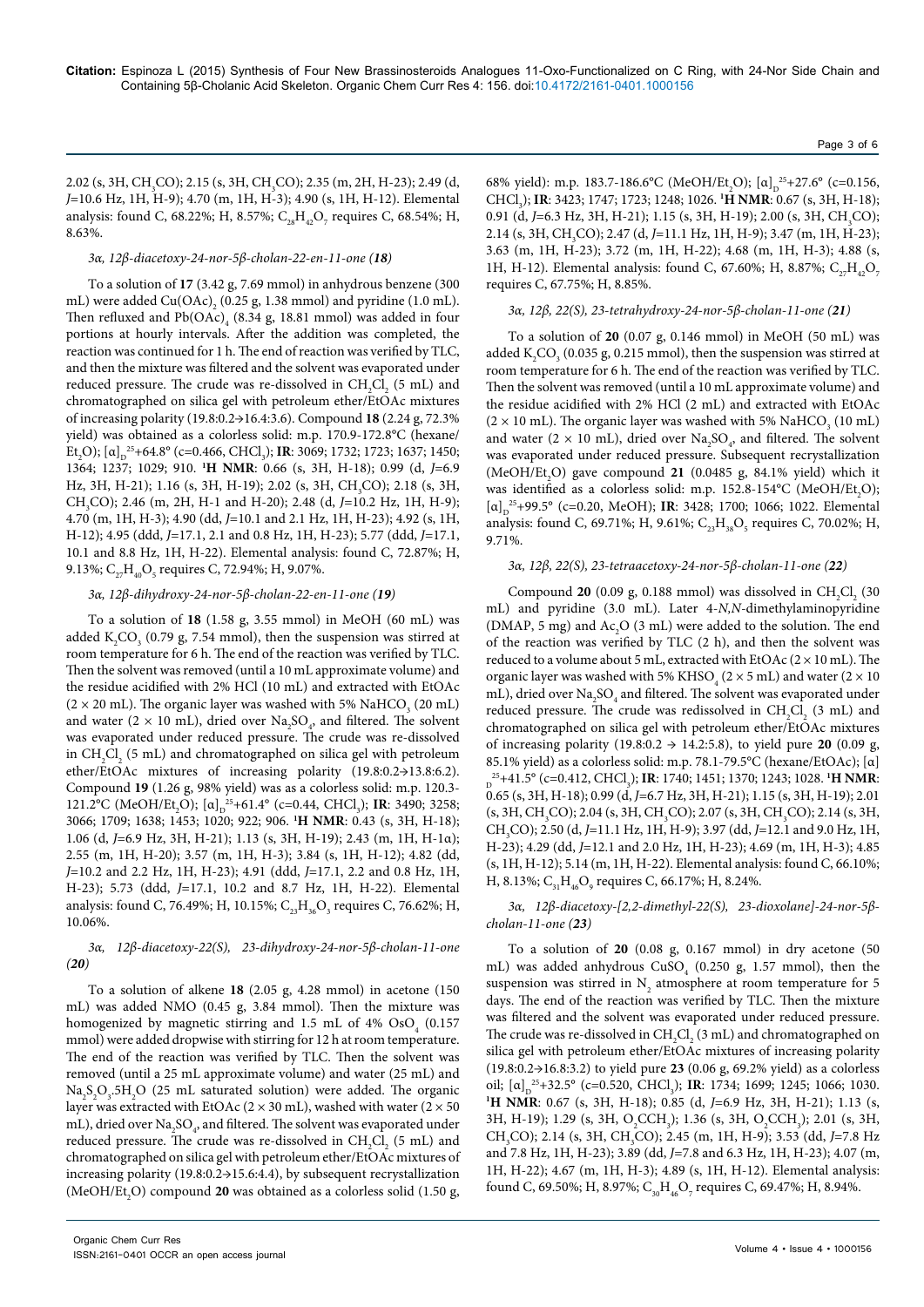## **Results and Discussion**

Previously we have reported the synthesis, and structural determination, of compounds **15** and **16** from deoxycholic acid [25]. Selective saponification of  $16$  in  $K_2CO_3/MeOH$  at room temperature afforded acid **17** with 85% yield (Scheme 1). The presence of the carboxylic function was confirmed by the signal at  $\delta_c$ =179.27 ppm in <sup>13</sup>C NMR spectrum (see Table 1). The olefinic intermediate **18** (Scheme 1) was obtained with 72.3% yield by decarboxylation reaction of **17** in  $Pb(OAc)<sub>4</sub>/Cu(AcO)<sub>2</sub>$  system, as reported for the preparation of other derivatives [24,26-28]. The presence of terminal exocyclic double bond was confirmed by the signals observed in the 1 H NMR spectrum at *δ*H=4.90 ppm (dd, *J*=10.1 and 2.1 Hz, 1H, H-23); 4.95 ppm (ddd, *J*=17.1, 2.1 and 0.8 Hz, 1H, H-23) and 5.77 ppm (ddd, *J*=17.1, 10.1 and 8.8 Hz, 1H, H-22). While two signals at  $\delta_c$ =113.36 and 142.79 ppm were observed in the 13C NMR, assigned to at C-22 and C-23 respectively (see Table 1). Saponification of olefin **18** under mild conditions ( $K_2CO_3/$ MeOH at room temperature for six hours) produces the ketol **19** with 98% yield (Scheme 1) The presence of two signals at  $\delta_{\mu}$ =3.57 ppm (m, 1H) and  $\delta_{\text{H}}$ =3.84 ppm (s, 1H) in the <sup>1</sup>H NMR spectrum confirms the removal of acetate groups. These carbinolic hydrogens were assigned as H-C3 and H-C12, respectively, according to their observed hydrogen multiplicities. The next step was the dihydroxylation reaction of olefin **18**, however, some authors have reported that the electrophilic reactions at the steroidal C-22 double bond with  $\text{OsO}_4$ , RuCl<sub>3</sub>/NaIO<sub>4</sub>, Prevost-Woodward reaction with  $I_2/AgOAc$  produces predominantly (*S*) configuration at C-22 [29-31]. Then treatment of the alkene **18**, with catalytic  $\mathrm{OsO}_4$  in NMO and purification of reaction crude by C.C. and subsequent crystallization, afforded compound **20** with 68% yield (Scheme 1). The presence of three carbinolic proton signals at  $\delta_{\text{H}}$ =3.47 ppm (m, 1H); 3.63 ppm (m, 1H) and 3.72 ppm (m, 1H) in the 1 H NMR spectrum that were assigned to the hydrogens H-23a, H-23b and H-22, respectively by 2D heteronuclear correlations with C-23 and C-22 and

13C DEPT-135 experiment. The configuration at C-22 was established as (*S*) considering referential aspects for this reaction and comparing NMR spectroscopic data for similar compounds previously reported by us for other derivatives [23,24]. The new derivatives **21**, **22** and **23** were prepared from compound **20**, according to Scheme 2. Compound **21** was obtained by treatment of **20** under mild saponification conditions  $(K_2CO_3/MeOH, r.t.)$  with 84.1% yield, whereas standard acetylation  $(Ac_2O/DMAP/CH_2Cl_2)$  of compound **20** produces the tetra-acetylated derivative 22 with 85.1% yield. <sup>1</sup>H NMR spectroscopic evidence indicates the presence of four singlets signals at  $\delta$ <sub>u</sub>=2.01, 2.04, 2.07 and 2.14 ppm (3H, CH<sub>3</sub>CO each), while six signals at  $\delta_c$ =20.86, 20.90, 21.25, 21.40, 169.94, 2 x 170.46 and 170.94, ppm were observed in 13C NMR (Table 1), so confirming the presence of four acetate groups in the molecule. Finally, by ketalization reaction of **20** with  $\left(\text{CH}_3\right)_2$ CO/CuSO<sub>4</sub> anhydrous system, the ketal derivative **23** was obtained with 69.2% yield, according to the methodology previously described. In the 1 H NMR spectrum of compound **23** two singlets signals at  $\delta$ <sub>u</sub>=1.29 and 1.36 ppm were observed, these were assigned to the methyl of acetonide group  $[O_2C(CH_3)_2]$ assigned to the methyl of acetonide group  $[O_2C(CH_3)_2]$ . While in the <sup>13</sup>C NMR spectrum, the signals observed at  $\delta_c$ =25.33 (CCH<sub>3</sub>), 26.39 (CCH<sub>3</sub>) and 108.30 ppm  $[O_2C(CH_3)_2]$ , confirming the presence of acetonide group.

## **Conclusions**

We have designed a synthetic sequence, which allows the obtainment of three new synthetic derivatives (compounds **17**-**19**) from commercial deoxycholic acid and four new brassinosteroids analogues (compounds **20**-**23**) with 24-*nor* side chain, oxygenated function at C-22 (*S*) and C-23 and 11-oxo functionalized on C ring, containing 5β-cholanic acid skeleton. Bioassays in Rice Lamina Inclination Test (RLIT) and growth in *Arabidopsis thaliana*, to detect possible biological activity of compounds **20-23,** are under being developed and these results will be reported later.

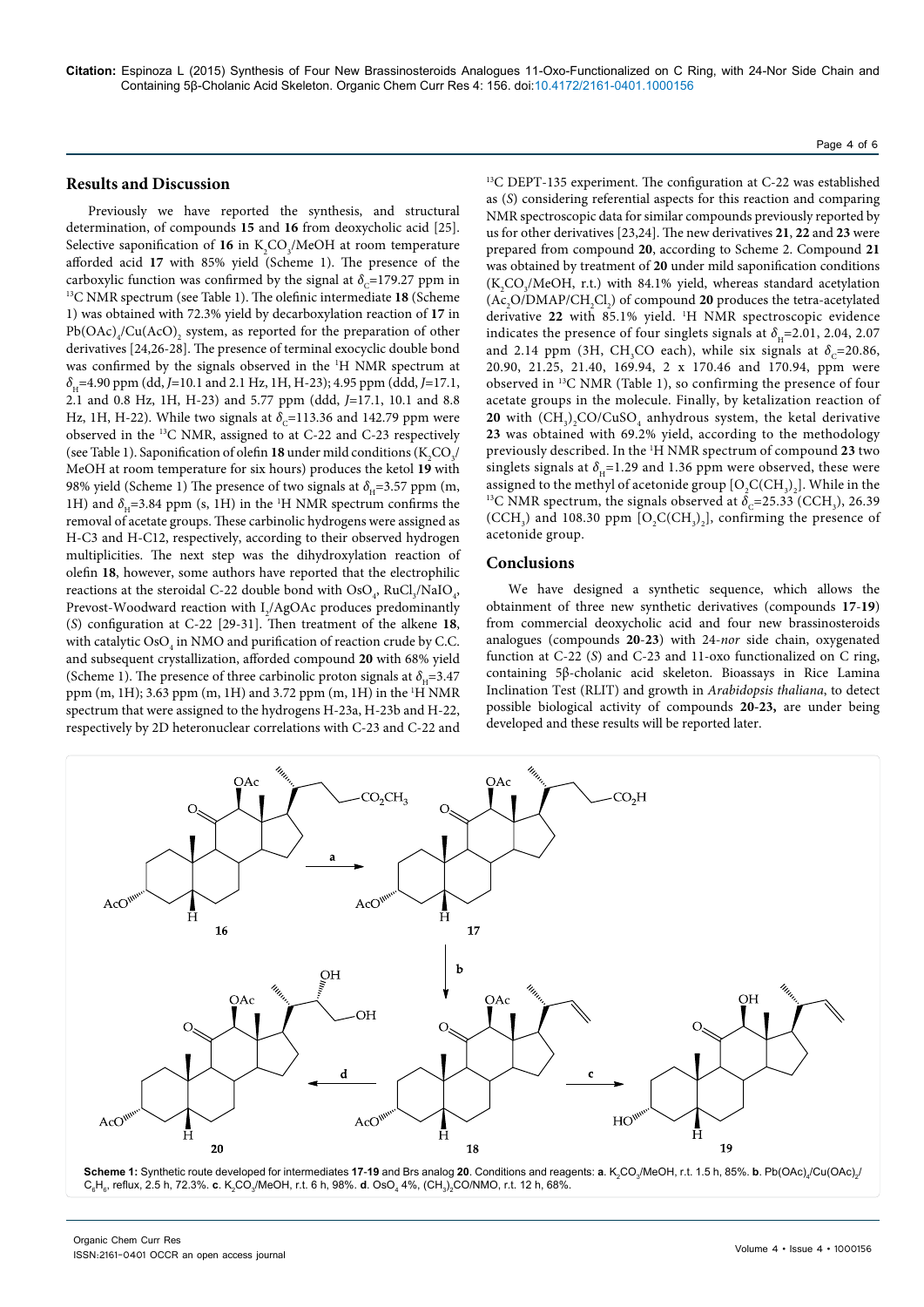

 ${\sf Scheme~2:}$  Synthetic route developed for Brs analog **21-23**. Conditions and reagents: **a**. K<sub>2</sub>CO<sub>3</sub>/MeOH, r.t. 6 h, 84.1%.  ${\bf b}$ . Ac $_2$ O/DMAP/py/CH<sub>2</sub>Cl<sub>2</sub>, 2 h, 85.1%. **c**.  $\textsf{CuSO}_4\textsf{/}\textsf{(CH}_3\textsf{)}_2\textsf{CO},$  r.t. 5 days, 69.2%.

| С                     | 17     | 18     | 19     | 20             | 22     | 23             |
|-----------------------|--------|--------|--------|----------------|--------|----------------|
| 1                     | 33.94  | 33.94  | 36.21  | 33.89          | 33.88  | 33.90          |
| $\overline{2}$        | 27.02  | 27.01  | 30.99  | 27.29          | 26.99  | 26.97          |
| 3                     | 73.76  | 73.72  | 71.05  | 73.75          | 73.66  | 73.68          |
| 4                     | 32.31  | 32.31  | 34.21  | 32.25          | 32.26  | 32.26          |
| 5                     | 42.40  | 42.41  | 42.46  | 42.34          | 42.33  | 42.36          |
| 6                     | 26.71  | 26.69  | 26.67  | 26.99          | 27.75  | 26.67          |
| $\overline{7}$        | 26.34  | 26.35  | 26.51  | 26.99          | 26.71  | 26.29          |
| 8                     | 36.40  | 36.49  | 36.97  | 36.28          | 36.17  | 35.49          |
| 9                     | 50.21  | 50.14  | 49.83  | 50.07          | 50.02  | 50.06          |
| 10                    | 34.14  | 34.14  | 33.99  | 34.07          | 34.05  | 34.08          |
| 11                    | 203.99 | 204.01 | 211.80 | 203.88         | 203.54 | 203.81         |
| 12                    | 85.89  | 85.90  | 84.12  | 85.31          | 85.11  | 85.46          |
| 13                    | 50.10  | 50.05  | 52.45  | 50.34          | 50.48  | 50.07          |
| 14                    | 55.90  | 55.40  | 55.89  | 53.17          | 54.10  | 53.65          |
| 15                    | 24.97  | 24.50  | 24.60  | 26.28          | 26.27  | 25.99          |
| 16                    | 23.17  | 23.25  | 23.30  | 26.70          | 23.18  | 23.24          |
| 17                    | 53.97  | 54.01  | 52.45  | 54.01          | 53.09  | 54.23          |
| 18                    | 9.76   | 10.03  | 8.83   | 9.33           | 9.09   | 9.53           |
| 19                    | 23.14  | 23.14  | 23.23  | 23.18          | 23.15  | 23.14          |
| 20                    | 32.52  | 38.65  | 38.08  | 37.97          | 37.01  | 36.56          |
| 21                    | 20.48  | 22.24  | 22.22  | 14.71          | 14.46  | 15.58          |
| 22                    | 29.32  | 142.79 | 143.46 | 74.00          | 74.17  | 77.93          |
| 23                    | 31.98  | 113.36 | 112.84 | 63.50          | 62.56  | 66.53          |
| 24                    | 179.27 |        |        |                |        |                |
| CH <sub>3</sub> CO    | 20.77  | 20.80  |        | 20.93          | 20.90  | 20.81          |
| CH <sub>3</sub> CO    | 170.64 | 170.50 |        | 170.69         | 170.94 | 170.51         |
| CH <sub>3</sub> CO    | 21.41  | 21.34  |        | 21.43          | 21.40  | 21.37          |
| CH <sub>3</sub> CO    | 170.23 | 170.18 |        | 170.29         | 170.46 | 170.12         |
| $C$ H <sub>3</sub> CO |        |        | -      | $\overline{a}$ | 20.86  | $\overline{a}$ |
| CH <sub>3</sub> CO    |        |        |        |                | 169.94 |                |

| CH <sub>3</sub> CO |                          | $\qquad \qquad \blacksquare$ | $\qquad \qquad \blacksquare$ | $\overline{\phantom{a}}$ | 21.25                        | ۰      |
|--------------------|--------------------------|------------------------------|------------------------------|--------------------------|------------------------------|--------|
| CH <sub>3</sub> CO |                          |                              | $\overline{\phantom{a}}$     | $\overline{\phantom{a}}$ | 170.46                       |        |
| OCCH <sub>3</sub>  | $\overline{\phantom{a}}$ | $\qquad \qquad \blacksquare$ | $\overline{\phantom{a}}$     | $\overline{\phantom{a}}$ | $\qquad \qquad \blacksquare$ | 26.39  |
| OCCH <sub>3</sub>  | ۰.                       | $\qquad \qquad \blacksquare$ | $\overline{\phantom{a}}$     | $\overline{\phantom{a}}$ | $\overline{\phantom{a}}$     | 25.33  |
| $O_2C(CH_3)_2$     | $\overline{\phantom{a}}$ | $\qquad \qquad \blacksquare$ | $\overline{\phantom{a}}$     | ٠                        | ۰                            | 108.30 |

**Table 1:** *δ*<sup>13</sup>C NMR (CDCI<sub>3</sub>, 50.3 MHz) for compounds **17-20** and **22-23**.

#### **Acknowledgments**

The author thank to the Dirección General de Investigación y Postgrado (DGIP-USM Grant No. 27.15.83.) of Universidad Técnica Federico Santa María for financial support of this work.

#### **References**

- 1. [Fujioka S, Yokota T \(2003\) Biosynthesis and metabolism of brassinosteroids.](http://www.ncbi.nlm.nih.gov/pubmed/14502988)  [Annu Rev Plant Biol 54: 137-164.](http://www.ncbi.nlm.nih.gov/pubmed/14502988)
- 2. [Feldmann KA \(2006\) Steroid regulation improves crop yield. Nat Biotechnol](http://www.ncbi.nlm.nih.gov/pubmed/16404394)  [24: 46-47.](http://www.ncbi.nlm.nih.gov/pubmed/16404394)
- 3. [Ogweno JO, Song XS, Shi K, Hu WH, Mao WH, et al. \(2008\) Brassinosteroids](http://link.springer.com/article/10.1007%2Fs00344-007-9030-7)  [alleviate heat-induced inhibition of photosynthesis by increasing carboxylation](http://link.springer.com/article/10.1007%2Fs00344-007-9030-7)  [efficiency and enhancing antioxidant systems in Lycopersicon esculentum. J](http://link.springer.com/article/10.1007%2Fs00344-007-9030-7)  [Plant Growth Regul 27: 49-57.](http://link.springer.com/article/10.1007%2Fs00344-007-9030-7)
- 4. [Fariduddin Q, Yusuf M, Hayat S, Ahmad A \(2009\) Effect of 28-homobrassinolide](http://www.sciencedirect.com/science/article/pii/S0098847209000884)  [on antioxidant capacity and photosynthesis in Brassica juncea plants exposed](http://www.sciencedirect.com/science/article/pii/S0098847209000884)  [to different levels of copper. Environ Exp Bot 66: 418-424.](http://www.sciencedirect.com/science/article/pii/S0098847209000884)
- 5. [Yusuf M, Fariduddin Q, Ahmad A \(2012\) 24-epibrassinolide modulates growth,](http://www.ncbi.nlm.nih.gov/pubmed/22705589)  [nodulation, antioxidant system, and osmolyte in tolerant and sensitive varieties](http://www.ncbi.nlm.nih.gov/pubmed/22705589)  [of Vigna radiata under different levels of nickel: a shotgun approach. Plant](http://www.ncbi.nlm.nih.gov/pubmed/22705589)  [Physiol Biochem 57: 143-153.](http://www.ncbi.nlm.nih.gov/pubmed/22705589)
- 6. [Hayat S, Hasan SA, Yusuf M, Hayat Q, Ahmad A \(2010\) Effect of](http://www.sciencedirect.com/science/article/pii/S0098847210000560)  [28-homobrassinolide on photosynthesis, fluorescence and antioxidant system](http://www.sciencedirect.com/science/article/pii/S0098847210000560)  [in the presence or absence of salinity and temperature in Vigna radiata. Environ](http://www.sciencedirect.com/science/article/pii/S0098847210000560)  [Exp Bot 69: 105-112.](http://www.sciencedirect.com/science/article/pii/S0098847210000560)
- 7. [Fariduddin Q, Khanam S, Hasan SA, Ali B, Hayat S, et al. \(2009\) Effect of](http://link.springer.com/article/10.1007%2Fs11738-009-0302-7)  [28-homobrassinolide on drought stress induced changes in photosynthesis](http://link.springer.com/article/10.1007%2Fs11738-009-0302-7)  [and antioxidant system of Brassica juncea L. Acta Physiol Plant 31: 889-897.](http://link.springer.com/article/10.1007%2Fs11738-009-0302-7)